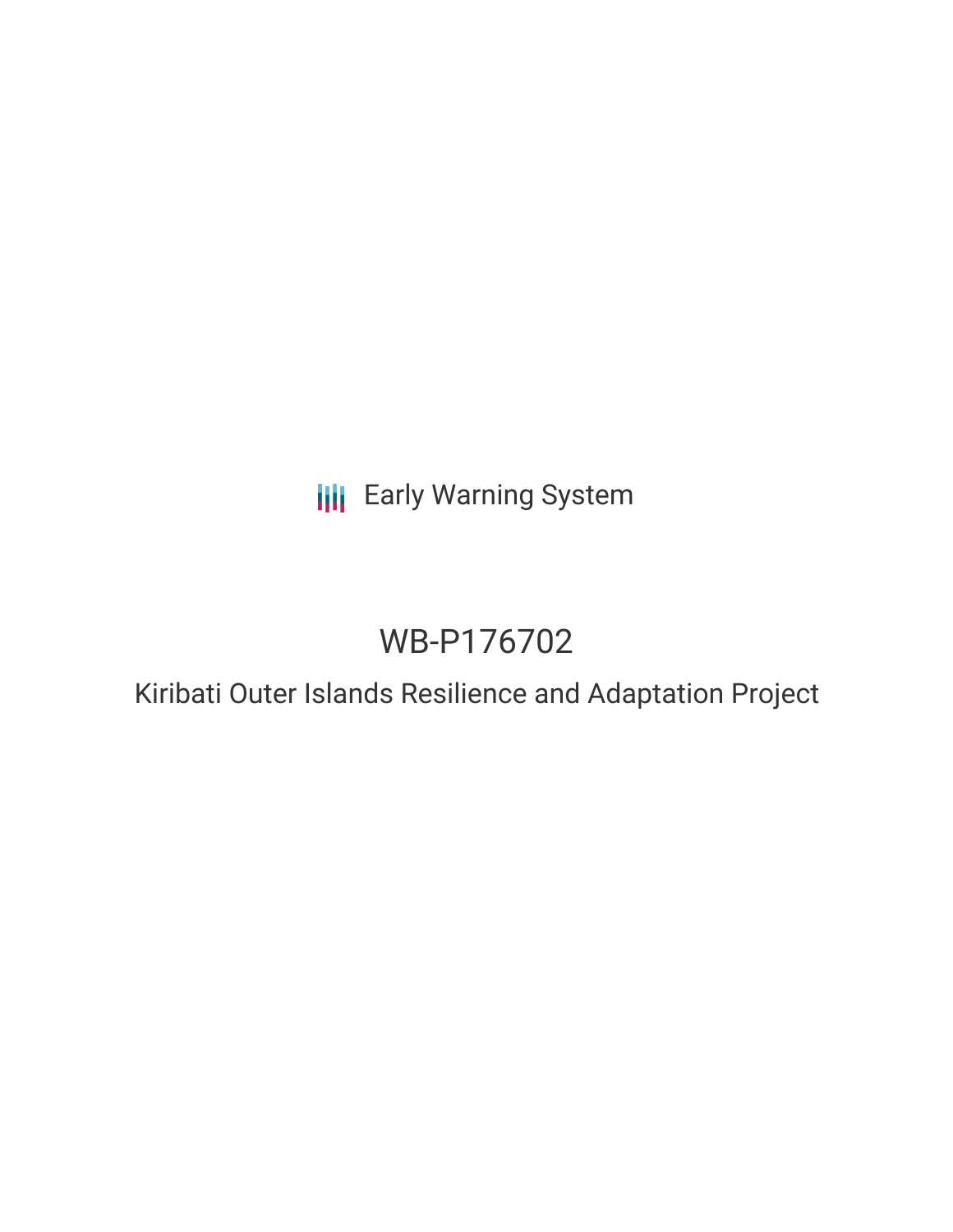

# Early Warning System Kiribati Outer Islands Resilience and Adaptation Project

#### **Quick Facts**

| <b>Countries</b>               | Kiribati           |
|--------------------------------|--------------------|
| <b>Financial Institutions</b>  | World Bank (WB)    |
| <b>Status</b>                  | Proposed           |
| <b>Bank Risk Rating</b>        |                    |
| <b>Sectors</b>                 | Law and Government |
| <b>Investment Amount (USD)</b> | \$15.00 million    |
| <b>Project Cost (USD)</b>      | \$15.00 million    |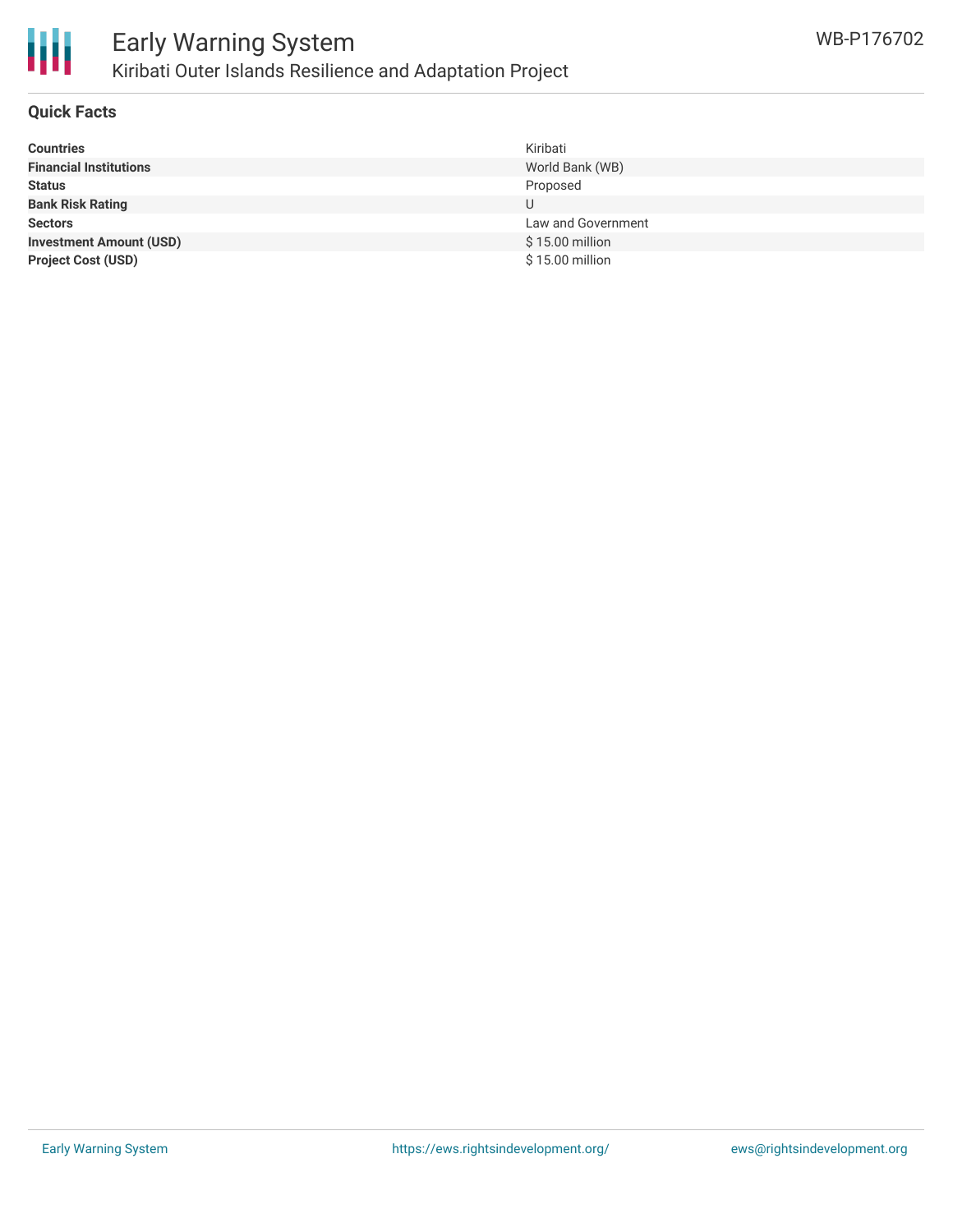

## **Project Description**

According to the bank's website, the project's objective is "Improve access to resilient basic infrastructure and services in Kiribati."

No further information available at time of disclosure.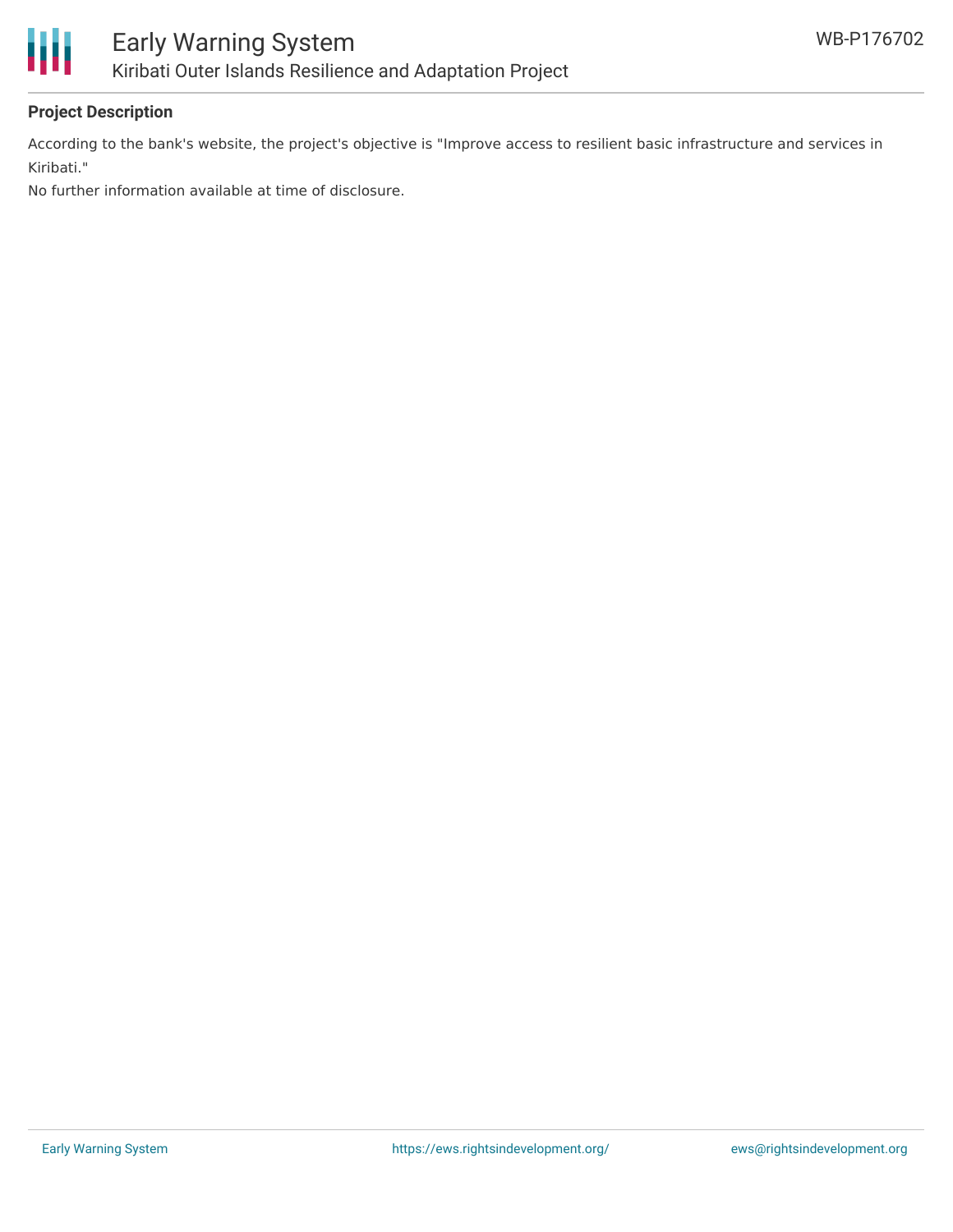

## **Investment Description**

World Bank (WB)